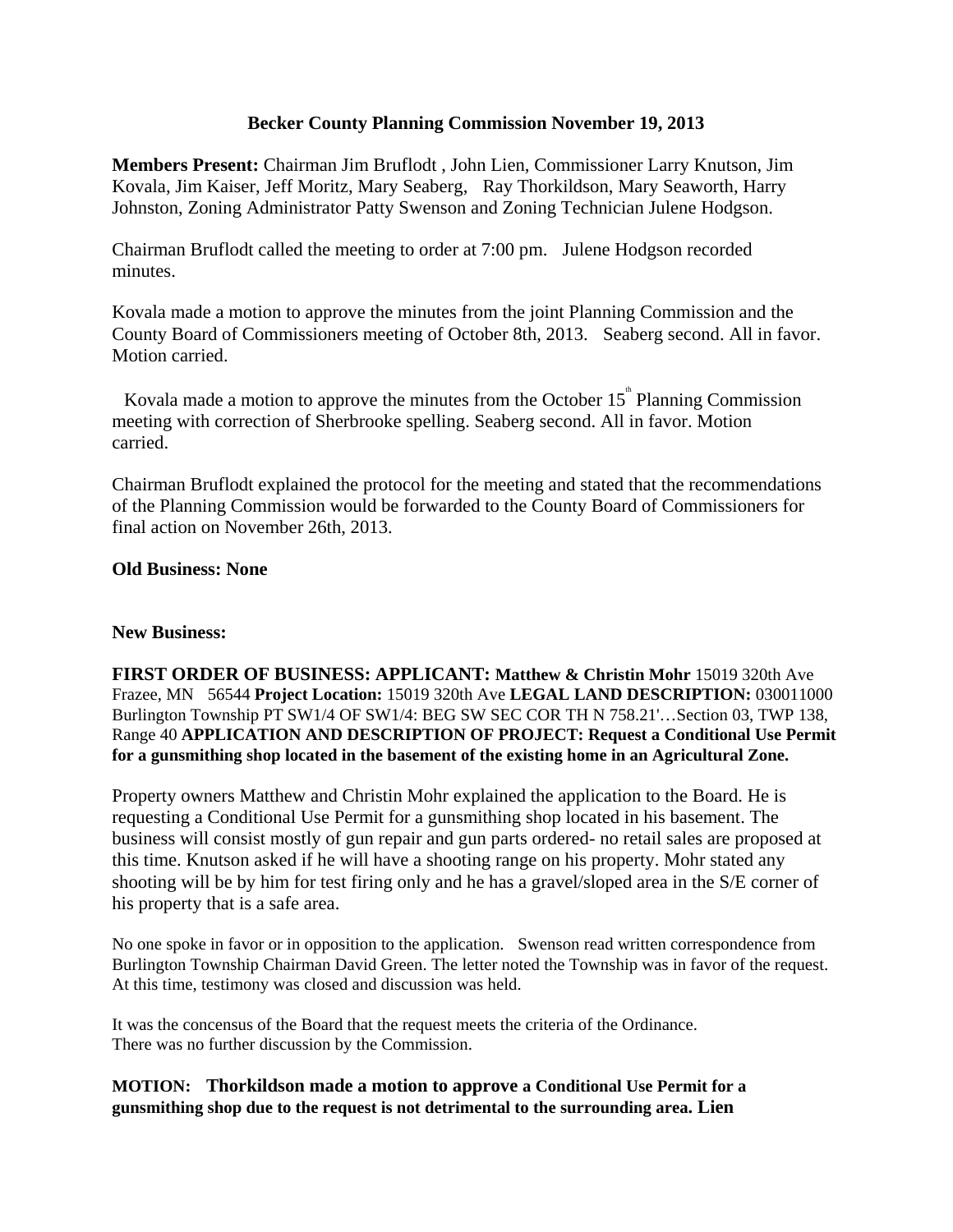### **second. All in favor. Motion carried.**

**SECOND ORDER OF BUSINESS: APPLICANT: Doug LeSage with Prairie Lakes Properties** LLC PO Box 245 Osage, MN 56570 **Project Location:** 53014 St Hwy 34 **LEGAL LAND DESCRIPTION:** 050144001 Carsonville Township NE1/4 N OF HWY 34, Section 25, TWP 140, Range 37 **APPLICATION AND DESCRIPTION OF PROJECT: Request to amend an existing Conditional Use Permit document #458776 to include 40 RV sites in a Commercial Zone known as Smoky Hills Wilderness Park, LLC.** 

Doug LeSage on behalf of himself and Prairie Lakes Properties LLC explained the application to the Board. The original Conditional Use Permit for the property allowed 15 RV sites. With the total useable acreage 40 units would be allowed by today's Ordinance. The proposal includes 20 seasonal sites and 20 overnight sites. They are proposing a swimming pool with the atmosphere being family oriented. Kaiser asked if the owner will continue to use the main entrance off of highway 34 to which Doug answered yes, they will not propose any new entrances to the property from the north. Knutson asked what the other buildings are going to be used for and Doug stated they are going to utilize the existing cabins have a conference center and full restaurant. Doug continued by saying the property was recently used for a retreat that catered to churches and private parties but now it will be reopened to the general public. Kaiser asked if the request was for an additional 40 RV sites besides the original 15 RV sites granted to which Doug answered no it will be for a total of 40 RV on the property as allowed by Ordinance. They continued by discussing the revised plan that was submitted regarding the access area and walking trails/ATV trails that are already established in the property.

No one spoke in favor or in opposition to the application. Swenson read a written correspondence from Ron and Theresa Celander who are against the application. They purchased property on the north side of this property and thought Smoky Hills Wilderness Park was to be a retreat, a sanctuary of nature and peace. At this time, testimony was closed and discussion was held.

Kovala stated he spoke to some of the Carsonville Township officials and neighbors who did not have a problem with the request as long as the access to the property remained from the south and not off the road from the north. They all stated they thought it would be good for the area and bring in out of area people for businesses close by. Knutson stated he lives by other property owned by the applicant and there has been no problems or concerns regarding that property. Lien stated the request meets all requirements of the Ordinance and sees no problem with the request. Kovala noted the property is already zoned Commercial.

There was no further discussion by the Commission.

**MOTION: Kovala made a motion to amend the existing Conditional Use Permit document #458776 to include 40 RV sites due to the request meets the criteria of the Ordinance. Moritz second. All in favor. Motion carried.** 

**THIRD ORDER OF BUSINESS: APPLICANT: Randy & Alisa Wold 26259 Co Rd 140 Detroit** Lakes, MN 56501 **Project Location:** 26259 Co Rd 140 **LEGAL LAND DESCRIPTION:** 080029002 Detroit Township N 410' OF W 550' OF GOVT LOT 3, Section 03, TWP 139, Range 41 **APPLICATION AND DESCRIPTION OF PROJECT: Request a Conditional Use Permit for a taxidermy business located in an existing garage and a sign for advertising business in an Agricultural Zone.** 

Property owners Randy and Alisa Wold explained the application to the Board. He has done taxidermy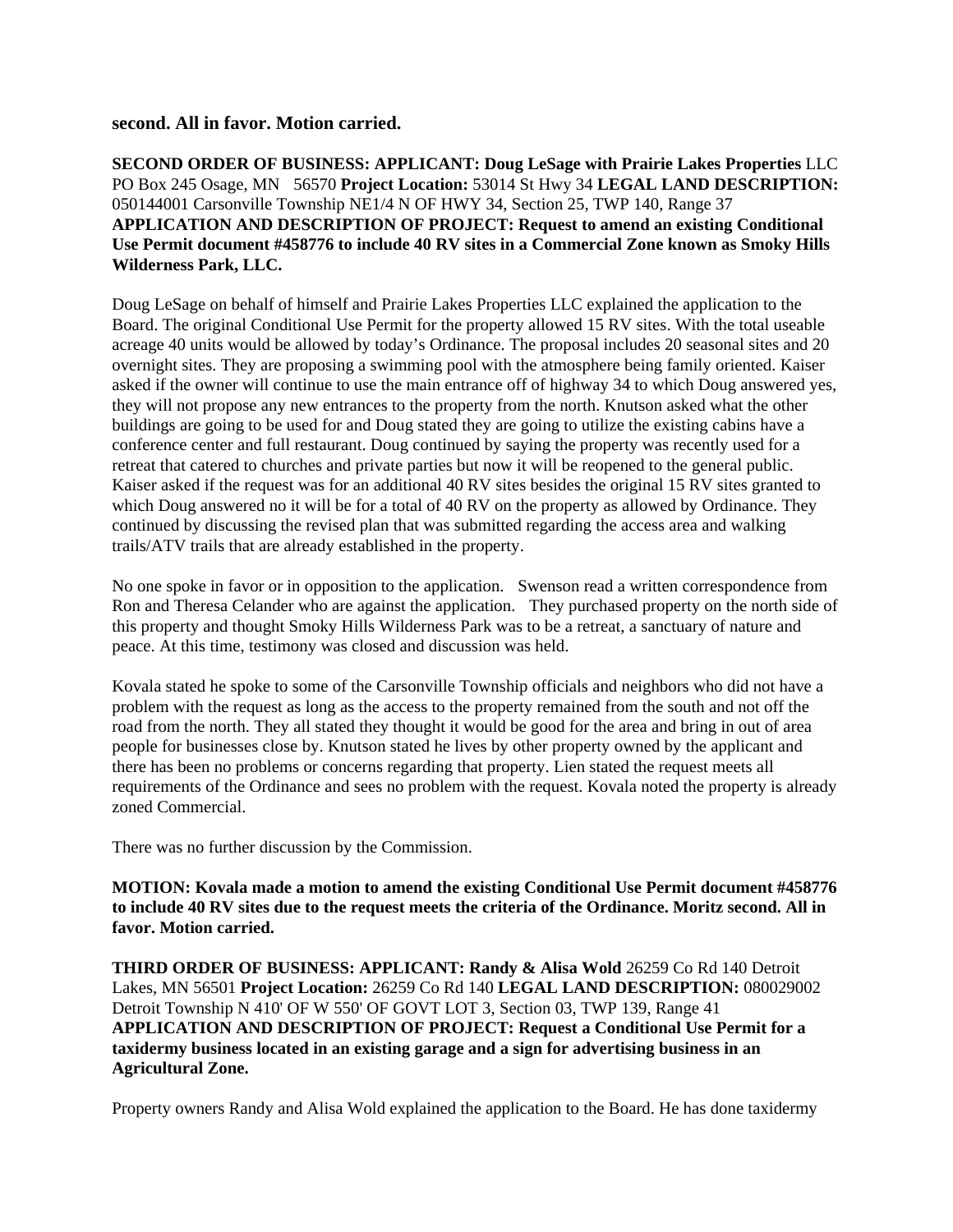work as a hobby, but would like to do more and wants to place a sign on the property for advertising the business. The work he does is mostly on a one on one basis and for returning customers. The requested sign would not be illuminated.

No one spoke in favor or in opposition to the application. There was no written correspondence either for or against the application. At this time, testimony was closed and discussion was held.

It was the concensus of the Board that the request meets the criteria of the Ordinance and would not be detrimental to the surrounding area.

There was no further discussion by the Commission.

**MOTION: Kaiser made a motion to approve a Conditional Use Permit for a taxidermy business and a sign for advertising on the above property due to the request would not be detrimental to the surrounding area. Johnston second. All in favor. Motion carried.** 

**FORTH ORDER OF BUSINESS: APPLICANT: Daniel Finn with DKF Investments, LLC PO Box 831 Park Rapids, MN 56470 Project Location: Utopia Bay Ln LEGAL LAND DESCRIPTION: 250555505 Round Lake Township Elbow Lake 25014 SubdivisionName OXBOW BEACH CLUB CIC 47 Lot #5, Section 06, TWP 142, Range 38 APPLICATION AND DESCRIPTION OF PROJECT: Request to amend an existing Conditional Use Permit document #534781 to relocate lot #5 within a CIC due to groundwater issues.** 

Daniel Finn on behalf of himself and DKF Investments LLC explained the application to the Board. The approved original site of Lot #5 has groundwater issues. The excavator determined the previous area chosen for Lot #5 is not suitable as a building site. They would like to relocate the site and not add any further sites.

No one spoke in favor or in opposition to the application. There was no written correspondence either for or against the application. At this time, testimony was closed and discussion was held.

Lien stated the relocation of Lot 5 to a new location will still follow the letter of the Ordinance and the number of sites previously allowed will remain the same.

There was no further discussion by the Commission.

**MOTION: Lien made the motion to amend the existing Conditional Use Permit document #534781 to relocate lot #5 within a CIC due to groundwater issues due to the request meets the criteria of the Ordiance. Kovala second. All in favor. Motion carried.** 

**FIFTH ORDER OF BUSINESS: APPLICANT: Central Specialties Inc on behalf of Dean and** 

**Janice Haverkamp** 19172 230<sup>th</sup> Ave Detroit Lakes, MN 56501 **Project Location:** Field N of 19172 230<sup>th</sup> Ave **LEGAL LAND DESCRIPTION:** 020079001 Audubon Township E1/2 SE1/4 Less 10.85 AC, Section 13, TWP 139, Range 042 **APPLICATION AND DESCRIPTION OF PROJECT: Request a Conditional Use Permit to allow aggregate extraction/mining and processing including crushing, screening, washing and storage, on a needs basis for area road construction projects in an Agricultural Zone.** 

Sue Vieregge for Central Specialties Inc and property owner Dean Haverkamp explained the application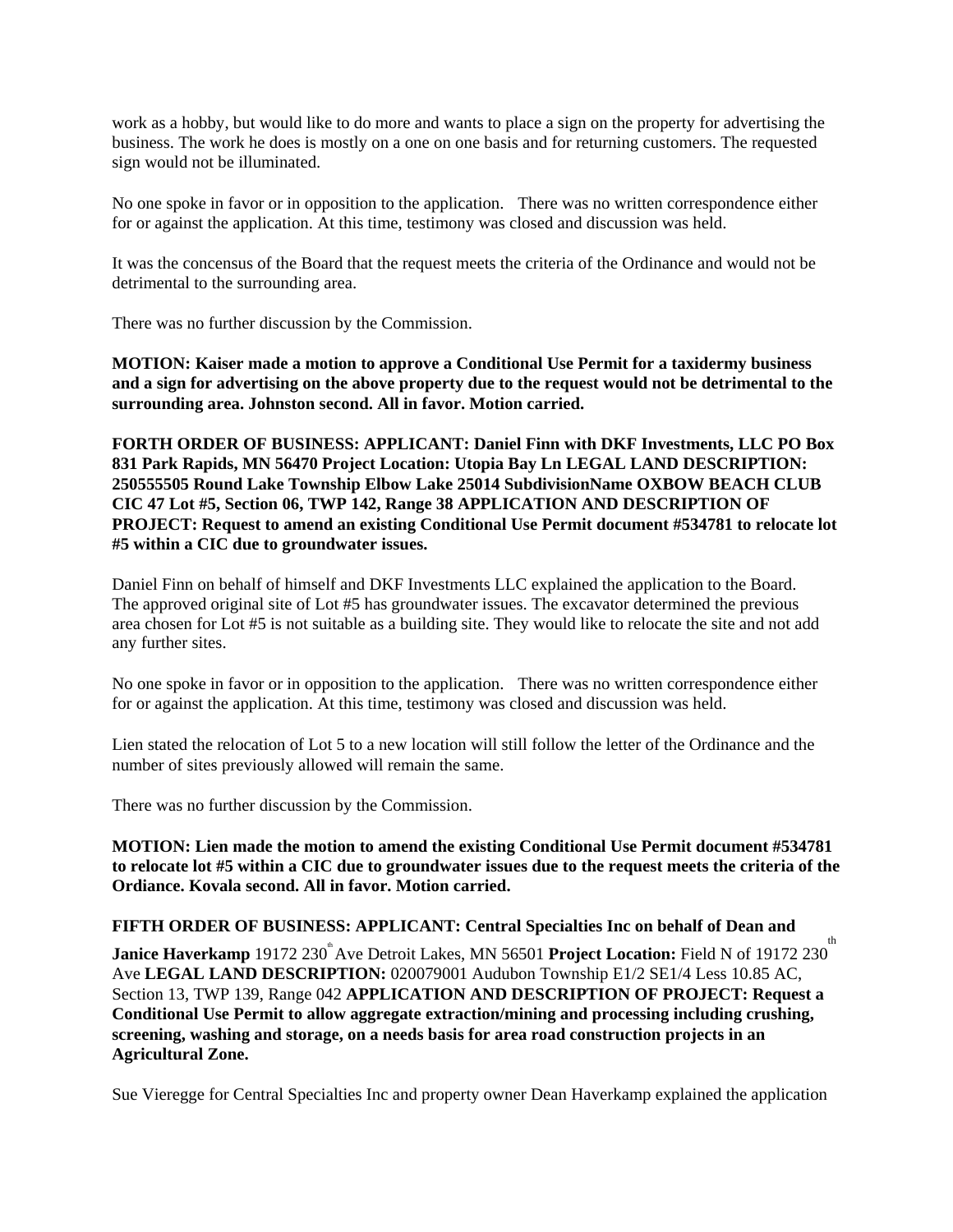to the Board. The property could provide as much as 50,000 cubic yards of material suitable for road construction. The timetable would be six-eight weeks per year until the material runs out. The request is to extract materials on an as needed basis. Johnston noted the request was for hours of operations from 5:30 am-10:00 pm to which he stated most construction runs with daylight hours only. Vieregge stated the extra time would allow for maintenance and for the trucks to get back to the pit area. Vieregge continued by stating there would be nothing permanently established on the site. Haverkamp stated the existing pit

 $\frac{1}{2}$  was used in the 1970's for 230 Ave and a couple of other local road projects. Kovala asked Haverkamp questions regarding the history of the road to the north of the property. Haverkamp stated the one acre area that the road surface is within was originally a part of his acreage making it a total of eighty acres and the primary use of the area is for granting a perpetual easement to the neighboring property. Somehow the one acre was excluded from the eighty acres so Haverkamps property has been seventy-nine acres for some time with access use of the road. The road area was County tax forfeited property and recently came up for sale. The neighbors abutting the road were notified and Haverkamp purchased the one acre to add it back to his property. Haverkamp is giving egress-ingress rights to the neighbor for a perpetual easement. Knutson asked Haverkamp if he thought it was a problem using a driveway for hauling purposes to which Haverkamp stated no. Haverkamps lease states the road will be maintained and repaired. Vieregge noted there will not be a lot of hauling due to the size of the aggregate area, the sight would be for small projects. They are prepared to improve the road to allow for truck traffic and leave the road in the same condition as it is presently. Vieregge stated there will not be a plant set up due to the small size of the pit. Bruflodt asked if they had spoke to the neighbor to which Haverkamp stated yes he had and he did not think there was a problem, but that she was in the audience and could speak with any concerns. Moritz asked Vieregge what they planned on doing with the topsoil to which Vieregge stated they would keep it on site and use it for the reclamation process. Bruflodt asked if another access road could be constructed off of  $230^{\circ}$  Ave to which Haverkamp stated it would be possible but not feasible to construct another road next to the existing road. Kovala noted the request was for seven years to which Vieregge stated the amount of time was requested to get enough small road projects to utilize the 50,000 cubic yards. Knutson stated it does not take a long time to crush 50,000 cubic yards of aggregate and thought the time frame requested was extreme. Knutson suggested going in and crushing the entire amount immediately, then haul when the projects allowed. Bruflodt noted if there was 10,000-15,000 a year excavated, the use should be completed in three to four years.

No one spoke in favor of the application. There was no written correspondence either for or against the application. Pat Toenjes spoke against the application. She has owned the property for 39 years and has maintained, graded, graveled, cut the grass and snow plowed the road. She has requested for a different access method to be used. Toenjes stated this is her driveway and she objects to trucks and heavy equipment utilizing the road. Toenjes stated the hours of operation requested seemed extreme. Toenjes stated she knew the road area was for sale but thought her easement area was half from the property to the north and half from the Haverkamp property so she had no interest in purchasing it and was assured her easement would remain with her property. Rick Ellsworth on behalf of Audubon Township stated they were aware of the sale of the road area but thought it was a private drive so the Township showed no interest to purchase it. Ellsworth was surprised to receive the notice there would be commercial use proposed for the driveway. Johnston asked Haverkamp when he purchased the property to which he stated just a couple of weeks ago. Haverkamp stated he basically owns the driveway that is totally on his property and he is willing to take the responsibility to assure it is maintained and repaired during this process. Knutson noted it is not just a maintenance issue but a traffic concern. At this time, testimony was closed and discussion was held.

Lien noted that the submitted plan did not specifically address the road or the plan to which the road would be maintained or repaired but instead it was in the lease agreement to the land owner. Lien stated